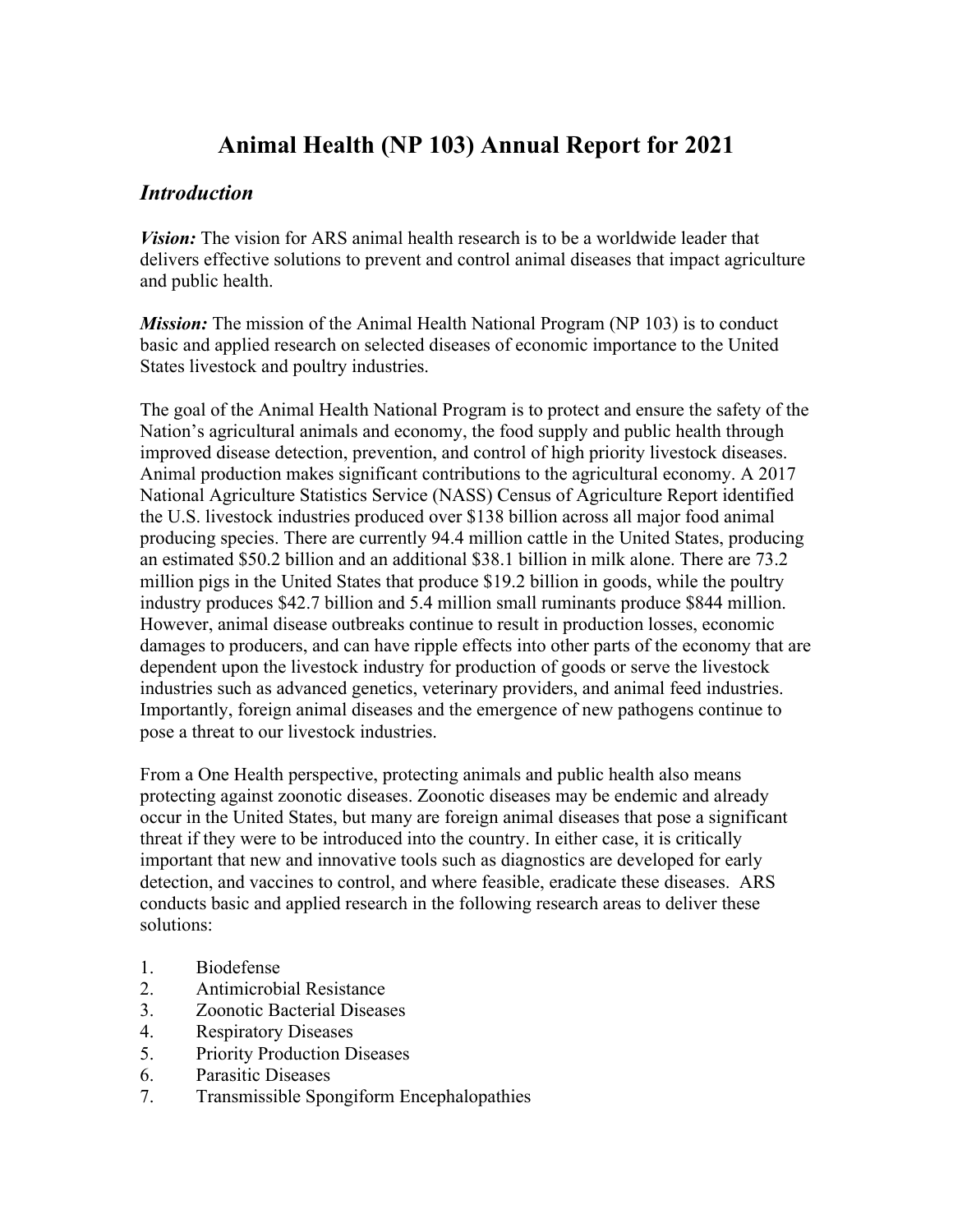In Fiscal Year (FY) 2021, NP 103 researchers continued to conduct emergency response research to address concerns that SARS-CoV-2 can spill over from humans to animals. One important discovery reported by ARS scientists was the first report that white tail deer were susceptible to SARS-CoV-2 and could rapidly spread the virus to other deer.

Meanwhile, there continued to be notable foreign animal disease outbreaks worldwide, including the continued spread of endemic diseases such as Chronic Wasting Disease. Amongst the myriad of foreign animal diseases, African swine fever (ASF) continued to stand out with its continued spread throughout Asia, leading to the culling of millions of pigs. While ASF has not reached the United States, it was recently found in the Dominican Republic and Haiti, increasing the risk for U.S. pork producers. Although no licensed vaccine for this disease currently exists, ARS scientists have successfully transferred new vaccine candidates to industry partners for further research and development and continue to share their expertise globally $1,2$  $1,2$  $1,2$ .

Additionally, in FY2021, USDA kicked off the first-ever "Mitigating Zoonotic Threats" Scialog<sup>[3](#page-1-2)</sup> as part of the National Bio and Agro-defense Facility (NBAF) Agrosecurity Partnerships for Innovative Research (ASPIRE) Program. The Scialog or "Science Dialogue" brings together early-career scientists from multiple disciplines to generate an interdisciplinary community through three annual meetings focused on finding innovative solutions.

Two new research units were created within NBAF, the Foreign Arthropod Borne Animal Disease Research Unit (FABADRU) and the Zoonotic and Emerging Disease Research Unit (ZEDRU).

A "Detect to Protect" Chronic Wasting Disease (CWD) crowd-sourcing challenge was launched FY2021 for the early detection of CWD in live animals, prior to clinical signs. To date six contestants were awarded prizes in Phase 1 of the project and selected to move to Phase 2 of the challenge.

In 2021, the Animal Health National program completed the 5th year of the 5-year national program cycle, during which significant accomplishments were achieved towards understanding priority diseases as well as the development of veterinary medical countermeasures to detect, prevent, control, and effectively respond to disease outbreaks.

Drs. Cyril Gerard Gay and Roxann Motroni lead the Animal Health National Program.

The Animal Health National Program currently includes 41 core research projects, with the support of 122 (including vacancies) scientists located at nine research sites

<sup>1</sup> https://www.ars.usda.gov/GARA/events.htm

<span id="page-1-1"></span><span id="page-1-0"></span><sup>2</sup> https://vietnamagriculture.nongnghiep.vn/navetco-researches-to-produce-asf-vaccine-in-vietnamd309586.html

<span id="page-1-2"></span><sup>3</sup> https://rescorp.org/scialog/mitigating-zoonotic-threats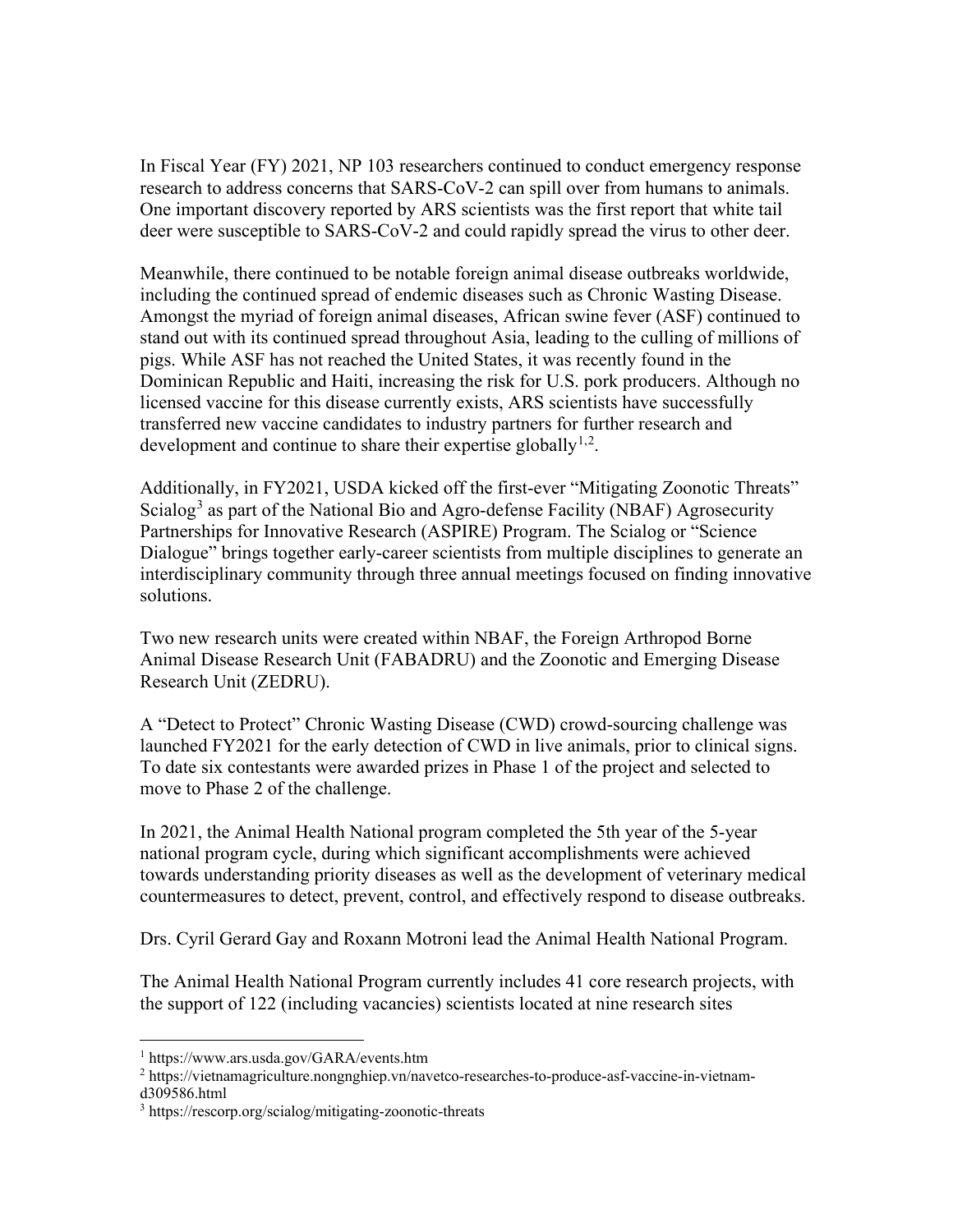throughout the United States. The FY2021 ARS research budget for the Animal Health Program was \$91.2 million with increases for the science program at the National Bio and Agro-defense Facility. Scientists working in the program published 189 manuscripts in peer-reviewed journals.

Significant technology transfers were achieved with:

- 7 new inventions disclosures;
- The submission of 11 patent applications,
- 32 licenses issued for ARS patents;
- The establishment of 13 research agreements; and
- 6 new patents awarded.

The NP103 program also trained 70 students and post-doctoral candidates during FY2021.

## **New additions to the NP 103 team in 2021 are:**

**Dr. Bailey Arruda,** Research Veterinary Medical Officer, joined the Virus and Prion Research Unit, Ames, Iowa.

**Dr. Abhijeet Bakre,** Research Microbiologist, joined the Exotic and Emerging Avian Viral Disease Research Unit, Athens, Georgia.

**Dr. Steven Conrad,** Biologist, joined the Endemic Poultry Viral Diseases Research Unit, Athens, Georgia.

**Dr. Damarius Fleming,** Zoologist, joined the Animal Parasitic Diseases Laboratory, Beltsville, Maryland.

**Dr. Chang-Won Lee,** Microbiologist, joined the Exotic and Emerging Avian Viral Disease Research Unit, Athens, Georgia.

**Dr. Sujit Mohanty,** Veterinary Medical Officer, joined the Endemic Poultry Viral Diseases Research Unit, Athens, Georgia.

**Dr. Lindsay Wright-Piel,** Molecular Biologist, joined the Animal Disease Research Unit, Pullman, Washington.

## **The following scientists retired in 2021:**

**Dr. Kay Faaberg,** Microbiologist, Ruminant Diseases and Immunology Research Unit, Ames, Iowa.

**Dr. John Neill,** Research Microbiologist, Ruminant Diseases and Immunology Research Unit, Ames, Iowa.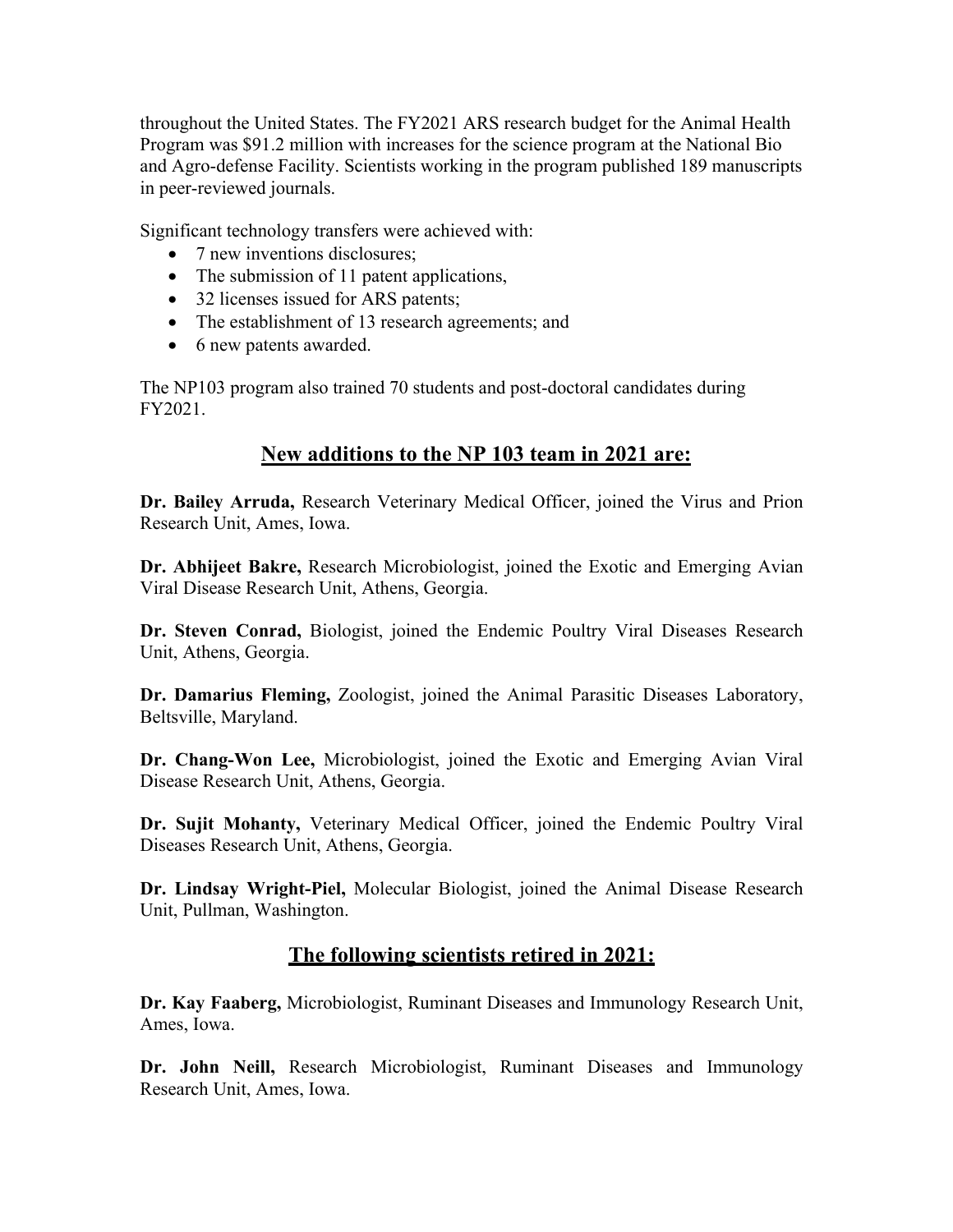**Dr. Karen Register,** Research Microbiologist, Ruminant Diseases and Immunology Research Unit, Ames, Iowa

**Dr. Timothy Reinhardt,** Research Animal Scientist, Ruminant Diseases and Immunology Research Unit, Ames, Iowa.

**Dr. Joseph Urban, Jr.,** Microbiologist, Animal Parasitic Diseases Laboratory, Beltsville, Maryland.

**Dr. Dante Zarlenga,** Research Microbiologist, Animal Parasitic Diseases Laboratory, Beltsville, Maryland.

The distinguished record of these scientists is recognized worldwide and they will be sincerely missed at NP 103.

## **The following scientists in NP 103 received prominent awards in 2021:**

**Dr. John Dunn** received the American Association of Avian Pathologists P.P. Levine Award for 2020 as the senior author of the best paper published in the journal *Avian Diseases*.

**Dr. Hyun Lillehoj** was inducted into the Hall of Honor for the American Association of Avian Pathologists of the American Veterinary Medical Association in recognition of distinguished contribution to poultry health*.*

**Dr. Mitchell Palmer** was awarded the 2021 Federal Partnership Award by the United States Animal Health Association (USAHA). The USAHA Federal Partnership Award recognizes federal employees that have demonstrated commendable service to the betterment of animal health in the United States.

**Dr. Erica Spackman** received the Phibro Animal Health Excellence Award in Poultry Research from the American Association of Avian Pathologists. Dr. Spackman has helped create diagnostic tests for viral diseases of poultry, including a real-time reverse transcriptase–polymerase chain reaction assay for avian influenza. She has also created RT-PCR diagnostic tests for Newcastle disease, avian astrovirus, avian reoviruses, turkey coronaviruses, and avian rotavirus.

**Dr. David Suarez** received the ARS Southeast Area Scientist of the Year Award for his outstanding and sustained research on the Avian influenza virus (AIV), Newcastle disease virus (NDV) and emerging exotic diseases in poultry.

**Dr. Amy Vincent** was elected as a Member of the National Academy of Medicine for her groundbreaking research that led to improved vaccines and surveillance for swine influenza.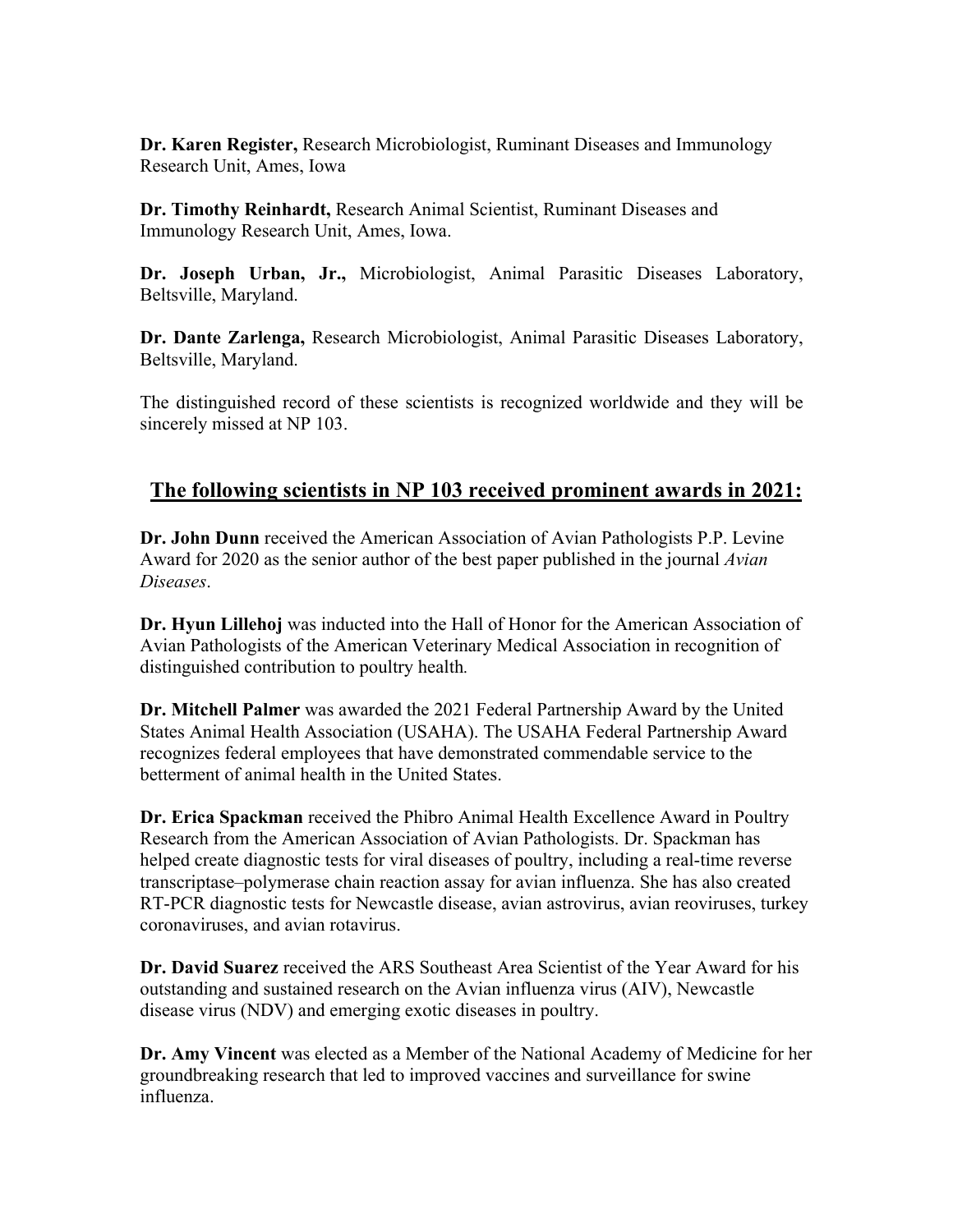## *Research Results:*

**COVID-19 Impacts:** Despite limited access to the laboratories due to COVID-19 social distancing, the NP103 scientists delivered high-impact scientific accomplishments through publications and presentations, including several studies on which livestock species are susceptible to infection with the SARS-CoV-2 virus.

The following section of the report provides examples of high impact research results that address the objectives in the current national program action plan components.

# **Component 1: Biodefense** *Problem Statement 1A: Foreign Animal Diseases*

*Analysis of United States vulnerabilities to introduction of Japanese encephalitis virus.*

Foreign Arthropod Borne Animal Disease Research Unit National Bio and Agro-defense Facility Manhattan, Kansas

Japanese encephalitis virus (JEV) is a mosquito-transmitted virus that can infect multiple animal species and cause severe disease and death in humans. JEV is endemic in Asia and the Pacific region but is not currently present in the United States. However, JEV has demonstrated the ability to spread to new geographic regions, and previous studies determined the United States is at high risk for JEV introduction. ARS researchers in Manhattan, Kansas, collaborated with Kansas State University researchers to better understand the challenges and consequences associated with potential JEV introduction into the United States. Results highlighted several areas of vulnerability, including increases in wild animal populations that can transmit the disease, illegal animal importation and movement, the reduction in mosquito control in regions with highest risk, and changing patterns of viral strains. Identifying these gaps can help target animal and mosquito monitoring to detect an incursion of JEV more rapidly. This information will also be useful to direct future research, such as studies of the effectiveness of existing vaccines against different strains of JEV. Efforts such as these can reduce the potential consequences of a JEV incursion in the United States.

## *Problem Statement 1B: Emerging Diseases*

## *A swine-origin H3N2 influenza virus closely related to human H3N2v demonstrated transmission from swine to ferrets.*

Virus and Prion Research Unit, National Animal Disease Center Ames, Iowa

The transmission of influenza A viruses (IAV) from swine to humans occurs sporadically and is often associated with U.S. agricultural fairs. IAVs from swine that are detected in humans are called "variant" to differentiate from human seasonal IAV. During the 2016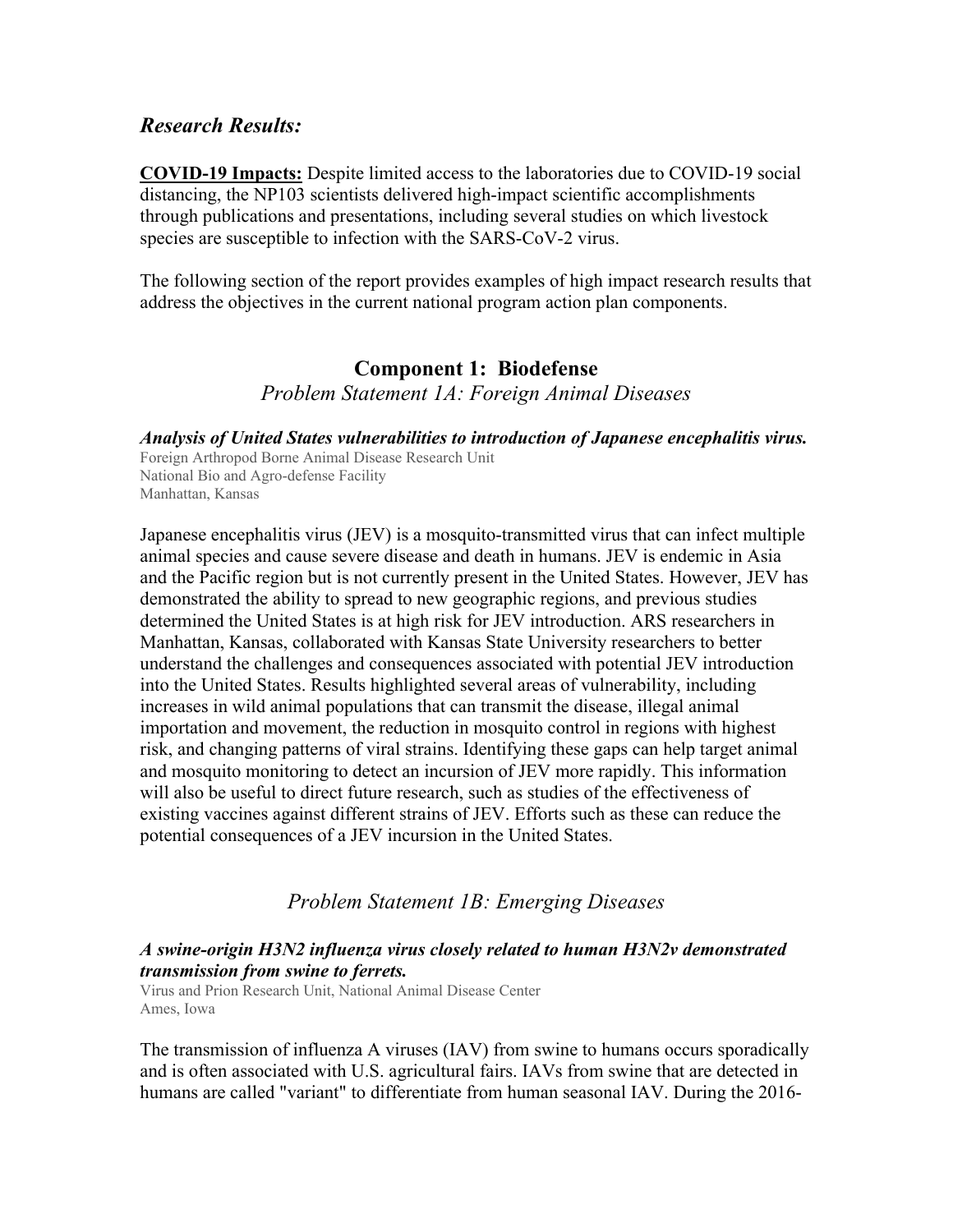2017 influenza season, 61 H3N2 variant (H3N2v) cases were reported. ARS scientists in Ames, Iowa, compared the genomes of human H3N2v viruses and swine H3N2 viruses collected at the same 2017 state fair in Ohio, where ferrets were also directly infected with the H3N2 virus. In the study, pigs were infected with the virus and placed in an enclosure close to caged ferrets, which were chosen to test the spread of H3N2 because IAV transmission and infection in ferrets serves as model for human IAV transmission and infection. Results demonstrated that the swine H3N2 replicated in both pigs and ferrets exposed to the respiratory aerosols of infected pigs, showing potential transmission from pigs to susceptible ferrets. These results are the first to show a transmission model from swine to ferrets without modification to the virus, and highlight the need to reduce swine IAV at animal exhibits. This study also demonstrates the importance of continued surveillance, research, and collaboration on swine and human

### *Risk factors determined in the spread of high pathogenicity avian influenza during the 2014-2015 U.S. Outbreak.*

Exotic and Emerging Viral Diseases Research Unit, Southeast Poultry Research Laboratory Athens, Georgia

The incidence and economic impact of avian influenza in poultry remains high worldwide. From December 2014 through mid-June 2015 an H5 subtype highly pathogenic avian influenza (HPAI) virus, which originated in Asia and spread to North America by migratory birds, caused the worst animal disease outbreak in the history of the United States. Approximately 49.6 million commercial birds died or had to be euthanized. This eradication effort cost more than \$1 billion and the impact to the U.S. economy was more than \$3.2 billion. ARS researchers in Athens, Georgia, and University of Georgia and the University of Connecticut collaborators found that the HPAI outbreak among poultry farms in the midwestern United States was influenced by agricultural and geographic factors. After initial introduction of the HPAI virus into the poultry industry, no further introductions, such as from a wild bird reservoir or longdistance movement, were necessary to explain the continuation of the outbreak from March to June 2015. Additionally, evidence suggests that the proximity of farms increased the chances of viral movement between two locations. While many theories could explain the transmission of virus among poultry farms, road density was found to be an important factor of virus movement, and human-based transportation played a key role. This information is critical in understanding the epidemiology of HPAI viruses and developing methods for prevention and control of the disease.

### **Component 2: Antimicrobial Resistance**

*Problem Statement 2B: Alternatives to Antibiotics*

### *Development of a single novel vaccine for two specific bovine respiratory disease pathogens.*

Ruminant Diseases and Immunology Research Unit, National Animal Disease Center Ames, Iowa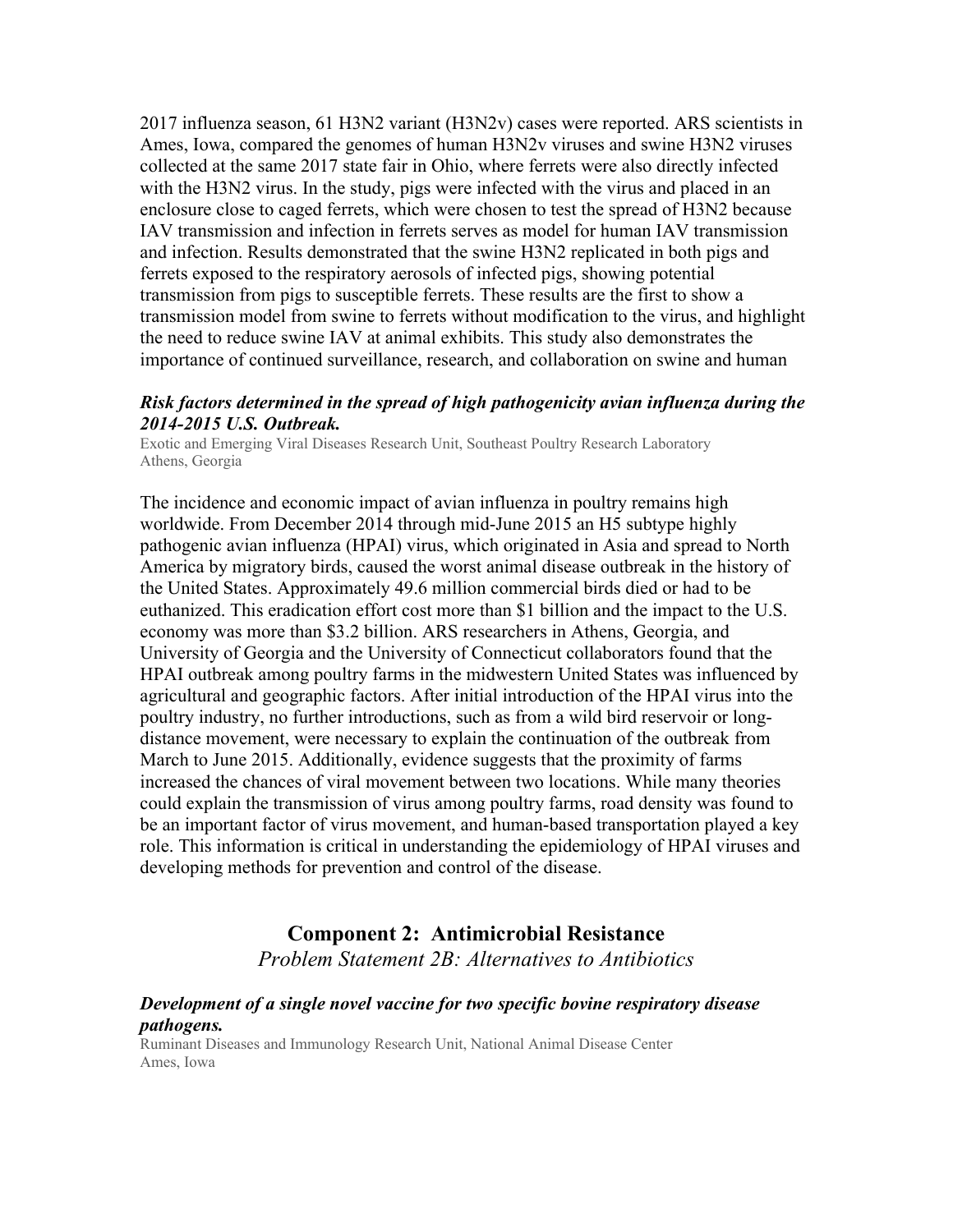Antibiotics are commonly used to treat respiratory disease in cattle. Currently, there is no commercially available vaccine against *Mycoplasma bovis*. A novel vaccine against two bovine disease pathogens *Mannheimia haemolytica* and *Mycoplasma bovis* was developed and tested by ARS scientists in Ames, Iowa. In calf vaccination/challenge studies it was demonstrated that a single intranasal dose of the vaccine confers protection against respiratory disease, and the associated symptoms of disease, following challenge with virulent *Mannheimia* as well as following challenge with virulent *Mycoplasma*. The protection was associated with major reductions in the levels of disease-causing organisms in lung tissue following challenge. The vaccine also conferred significant protection against *M. bovis*-induced polyarthritis and middle ear infection, major economically important signs of disease. The vaccine is being further developed as a potential commercial product. These findings will be used by veterinarians, scientists and vaccine manufacturers seeking to reduce bovine respiratory diseases.

## **Component 3: Zoonotic Bacterial Diseases** *Problem Statement 3B: Leptospires*

#### *Genetic manipulation of pathogenic leptospires.*

Infectious Bacterial Diseases Research Unit, National Animal Disease Center Ames, Iowa

Leptospira bacteria are zoonotic pathogens which cause reproductive losses and clinical diseases in numerous hosts. Performing targeted gene mutations to create attenuated strains is difficult in Leptospira. Using the CRISPR/Cas 9 system, ARS scientists in Ames, Iowa, created recombinant strains of Leptospira in which immunogenic outer membrane proteins were genetically modified. This technology will be important for future vaccine development. Complete silencing of LipL32, LigA, and LigB genes were achieved, revealing for the first time that Lig proteins are crucial for disease pathogenesis. This work will be of interest to stakeholders and researchers who want to use leptospirosis vaccine development as a faster, more economical approach for new vaccine candidate creation.

## **Component 4: Respiratory Diseases** *Problem Statement 4A: Bovine*

#### *Bison and Simmental genomes released.*

Genetics and Breeding Research Unit, U.S. Meat Animal Research Center Clay Center, Nebraska

The first reference-quality genome assemblies for the iconic North American Yellowstone bison and the Simmental cattle breed have been made publicly available. Animal genome assemblies provide genetic "blueprints" for how an animal develops and passes on genetic information to their offspring. Researchers in Clay Center, Nebraska, used in vitro fertilization to cross a bison bull with a Simmental cow. The hybrid animal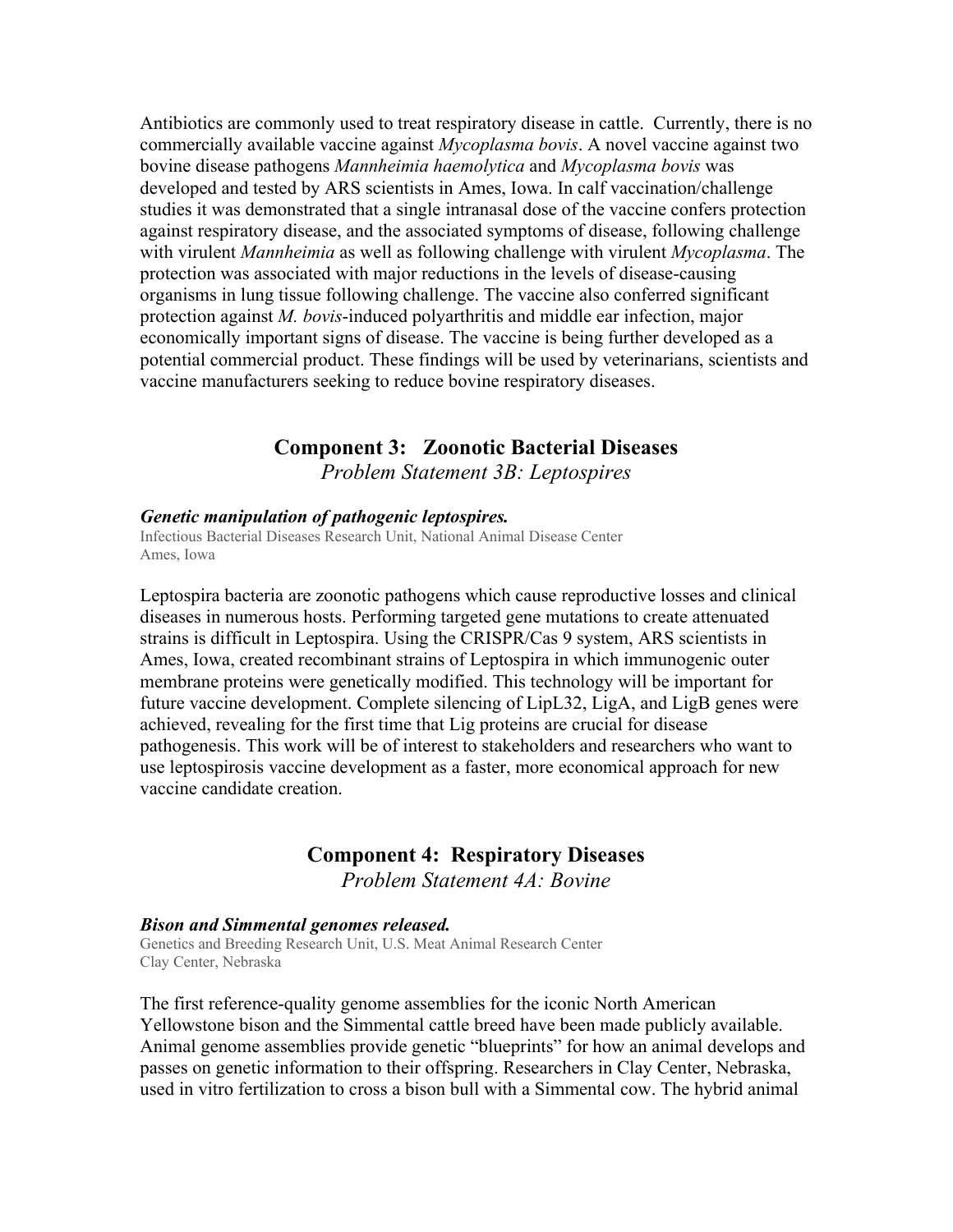and its purebred parents were fully sequenced to produce a complete, highly accurate genome assembly for each species. The bison assembly will be used in conservation efforts to maintain genetic diversity and to study bison evolution by comparing DNA obtained from fossil specimens sampled from permafrost in the Arctic Circle. The Simmental cattle assembly will contribute to an international effort to survey existing cattle breeds around the world to preserve their genetic diversity and identify variation useful for improving beef and dairy traits in different environments. These genomic tools will help to speed genetic progress and avoid counterproductive breeding before it happens, providing another means for increasing beef and dairy production important for food security, while maximizing environmental and economic sustainability.

### *Emerging bovine viral diarrhea virus strains in the United States.*

Ruminant Diseases and Immunology Research Unit, National Animal Disease Center Ames, Iowa

A bovine viral diarrhea virus (BVDV) strain was isolated in California that was shown to be in the BVDV1 species but was not of the BVDV1a or BVDV1b groups that were known to be in the United States. Characterization of this virus was important to maintain vigilance for emerging pestiviruses and to determine the effectiveness of current bovine vaccines in protecting against these viruses. ARS scientists at Ames, Iowa, in collaboration with researchers at the University of California, Davis, revealed that this virus was a novel BVDV1 strain that had not been previously reported in the United States. Genetic analysis of the virus sequence showed that this virus was a BVDV1i virus that had only been reported in Europe and South America. Further, tests were conducted using antisera raised against BVDV strains that are found in commercial bovine vaccines. This showed that the antibodies in these antisera recognized this BVDV1i strain but at a reduced level. This research suggests that current vaccines can provide some protection against emerging BVDV1 but further studies are warranted to confirm this observation.

## *Problem Statement 4B: Porcine*

### *Streptococcus equi subspecies zooepidemicus causes disease in healthy, conventionally raised pigs.*

Virus and Prion Research Unit, National Animal Disease Center Ames, Iowa

*Streptococcus equi subspecies zooepidemicus* (SEZ) was isolated from pigs that died during multiple high mortality events in 2019; from 30 to 50 percent of exposed pigs developed severe infections or died. Before 2019, SEZ was not considered an important cause of disease in pigs. As part of emergency response research, ARS researchers in Ames, Iowa, in collaboration with Iowa State University and the APHIS National Veterinary Services Laboratories determined SEZ causes disease in healthy, non-stressed sows and 4-month-old pigs. When scientists exposed pigs to a 2019 SEZ field isolate, the pigs developed severe disease. This research confirmed that healthy, conventionally raised pigs can develop SEZ disease without stress or coinfection, which showed that the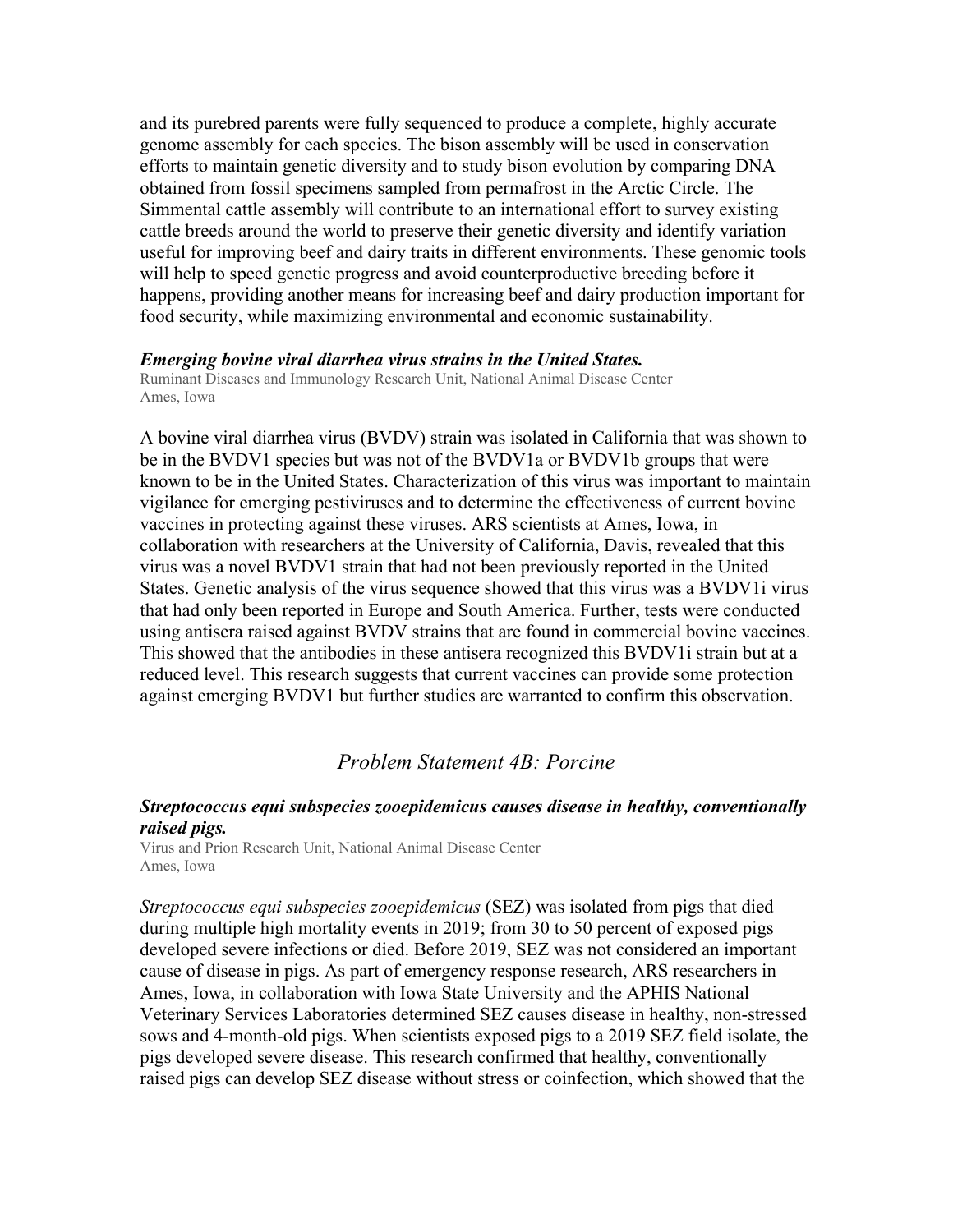general swine population is susceptible to SEZ infection. These findings are important in evaluating the risk of SEZ to the swine industry.

## **Component 5: Priority Production Diseases**

*Problem Statement 5A: Johne's Disease*

#### *New Johne's vaccine for cattle.*

Infectious Bacterial Diseases Research Unit, National Animal Disease Center Ames, Iowa

Johne's disease, a serious disease of dairy cattle, is caused by *Mycobacterium avium subsp paratuberculosis* (MAP). ARS researchers in Ames, Iowa, conducted trials in dairy calves to test a new sub-unit Johne's disease vaccine containing a cocktail of recombinant proteins. In two trials, the highest dosages of the vaccine significantly reduced (MAP) colonization of intestinal tissues and resulted in the greatest reduction in infection. The vaccine also reduced fecal shedding of the pathogen, which is important for stopping onfarm transmission. Data has been used to support the patent application for this vaccine. These results will be of interest to producers, regulatory personnel, and researchers interested in intervention strategies for preventing Johne's disease in domestic livestock.

## **Component 6: Parasitic Diseases**

*Problem Statement 6A: Enteroparasitic Diseases*

#### *Better dewormers for small ruminants.*

Animal Parasitic Diseases Laboratory Beltsville, Maryland

Anthelminthic drug resistance cripple attempts to deworm sheep and goats which can lead to increased morbidity and mortality. Veterinarians and farmers urgently need new tools to protect animal health and ensure the productivity of small ruminant farms. Therefore, ARS researchers in Beltsville, Maryland, worked with university collaborators to refine a new, safe, cost-effective method to produce a potent therapeutic paraprobiotic called Inactivated Bacterium with Cytosolic Crystals (IBACC). Whereas a probiotic contains live microbes, a paraprobiotic contains inactivated microbes to enhance health. When given to sheep, three doses reduced the number of eggs shed by 90 percent, the total number of worms by 72 percent, and the number of female worms by 96 percent. Biologists think worms will face difficulty evolving resistance to this therapy. Once commercialized, this approach has enormous potential to benefit livestock producers.